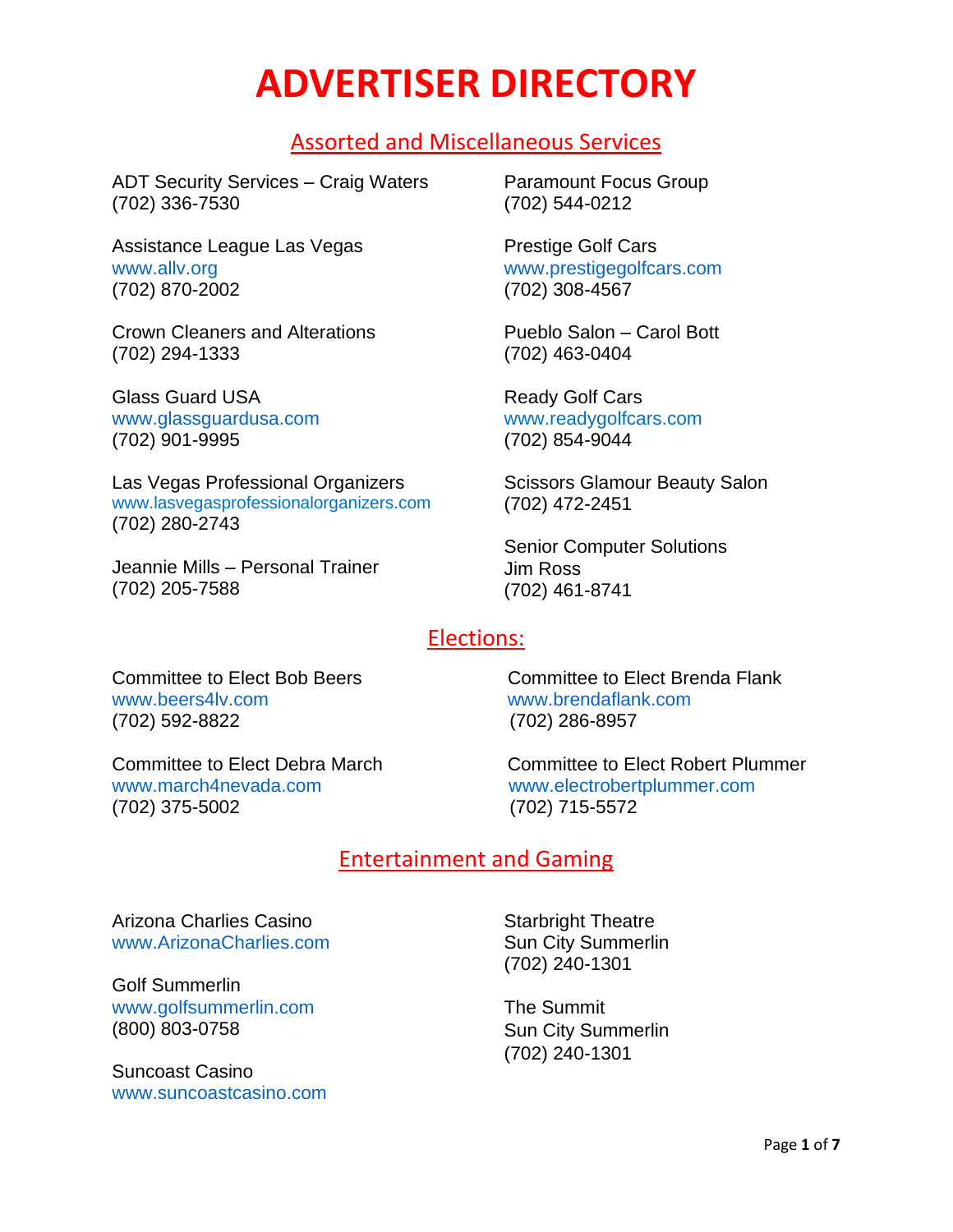### Health Services:

A Great Smile Dental - Dr. Ben Yaghai [www.AGreatSmileDental.com](http://www.agreatsmiledental.com/) (702) 804-5154

Clarissa Bueno, Senior Caregiver and Transportation (702) 469-0818

Optum Care/Southwest Medical www.smalv.com (702) 242-7119

P3 Medical Group (702) 333-4700 [www.P3MG.org](http://www.p3mg.org/)

See Right Now Timothy A. Perozek, M.D. [www.SeeRightNow.org](http://www.seerightnow.org/) (702) 982-1360

Silverado Red Rock www.silverado.com (702) 337-2480

Shepherd Eye Care [www.shepherdeye.com](http://www.shepherdeye.com/) (702) 731-2088

Silver Sky Assisted Living [www.silverskylasvegas.com](http://www.silverskylasvegas.com/) (702) 835-9040 or (702) 462-7700

Summerlin Hospital [www.summerlinhospital.com](http://www.summerlinhospital.com/)

UNLV Health [www.unlvhealth.org](http://www.p3mg.org/)  (702) 660-8658

### Home Services:

702FixIt Isaac Itzhaki and Paz Levavi (702) 377-1557

A Absolute Affordable Window Cleaning Paul Lago (702) 521-1194

A Handyman Dave Dryden (702) 232-2510

A Nevada Plumbing (702) 649-4042

AAA Carpet Cleaning (702) 458-2870

Ace Handyman Services Brad Hess [www.AceHandymanServices.com](http://www.acehandymanservices.com/) (702) 508-0991

Ace Technical Repair (702) 715-1272

ADD Cleaning Reynold Furr (702) 862-6937

Advantage Electrical LLC Logan Hinds [www.getadvantageservices.com](http://www.getadvantageservices.com/) (702) 541-8600

Air Done Right [www.airdonerightnow.com](http://www.airdonerightnow.com/)  (702)222-9754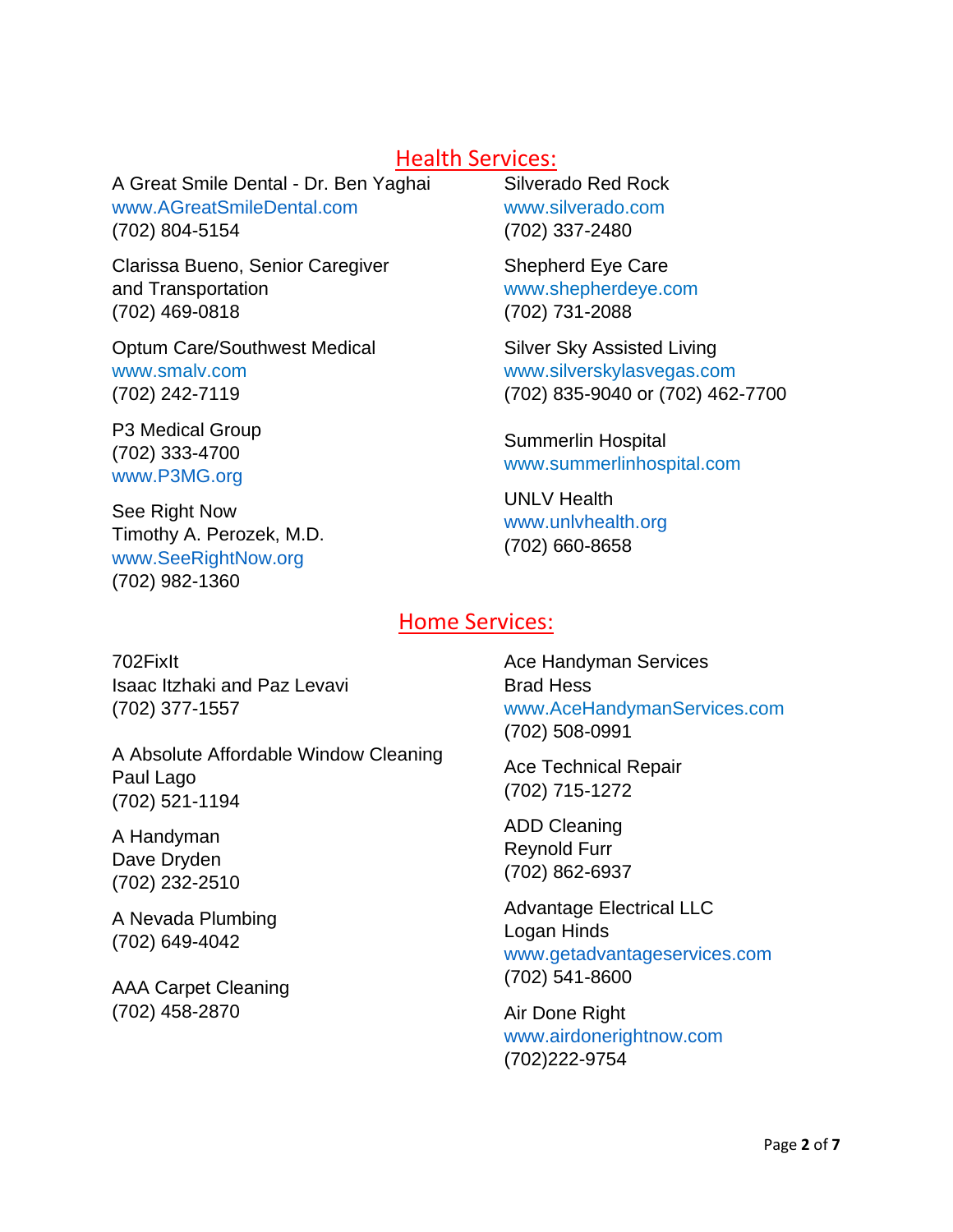AIRRIA Climate, Rich La Fontaine www.wecareacrepair.com (702) 328-3002

Alaskan Heating & Air Conditioning www.alaskanquality.com (702) 803-3131

Appliance Alliance Keith Hogan (702) 366-1861

Cabinet Craft www.cabinetcraftvegas.com (702) 233-1888

Cal-Air (702) 602-0394

College Hunks Hauling Junk & Moving [www.collegehunkshaulingjunk.com](http://www.gotchacovered.com/summerlin) (702) 935-1031

D & B Electric (702) 327-5368

Dave's Plumbing Dave Ayalon (702) 336-6673

Earthworks Landscaping Mike O'Neil (702) 474-1599

East West Blinds & Shutters www.eastwestblinds.com (702) 255-0502

Eclipse Solar Screens Glenn Goodman (702) 219-4282

Elite Heating and Air Conditioning Armondo Mollinedo (702) 263-2665

EZE Lawn Care Service Ezeqiel Parra (702) 807-4217

Feranza House Cleaning Service Juan Ramirez (702) 358-2360

G & B Fence www.gandbfencelasvegas.com (702) 396-9664

G & S Window Cleaning [www.gandswindowcleaning.com](http://www.gandswindowcleaning.com/) (702) 889-9779

Gotcha Covered [www.gotchacovered.com/summerlin](http://www.gotchacovered.com/summerlin) (702) 533-7051

Green LV Landscape 702-862-0283

Half Price Handyman Joe Micklich (702) 813-8762

Helping Hand Handyman James Schmidt (702) 370-8174

Happy's Home Repair Neil & Sharon Colica [www.happyshomerepair.com](http://www.happyshomerepair.com/) (702) 412-2378

Inspired Living Renovations (702) 275-4158

It's Your Bugman (702) 341-9414

Jack of all Trades – Jack Benson (Handyman) (702) 776-3785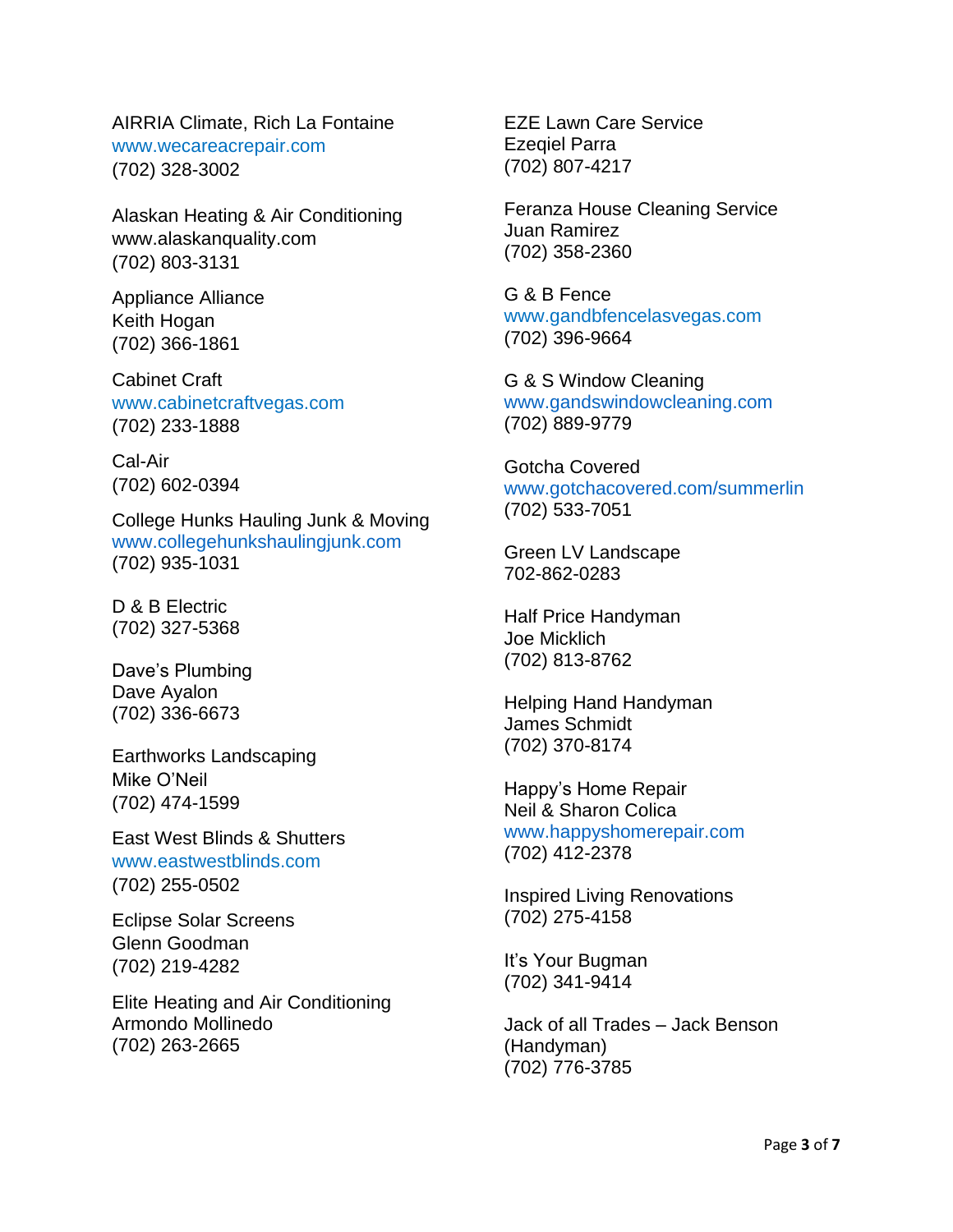Key Renovations Doren Lee (702) 375-0798

Kitchen Tune-Up Marco DeWit www.kitchentuneup.com (702) 556-2382

LandTeck Irrigation & Landscape **Services** Carlos Rosales [www.landteckinc.com](http://www.landteckinc.com/) (702) 802-8974

Las Vegas Irrigation Repair Carlos Rosales (702) 802-8974 [www.IrrigationRepairLV.com](http://www.irrigationrepairlv.com/)

Mailbox Guy Norm Cohen (702) 254-9810

Marcelo Industries Irrigation & Lighting Marcelo Mateos (702) 339-4631

Mario Plumbing & Remodeling (702) 509-0655

Mark Anthony Painting Mark Anthony (702) 860-3573 Sid Guliford (702) 250-4013 [www.markanthonypainting.com](http://www.markanthonypainting.com/)

Matroc Interior Design by Melissa Tylicki (702) 931-4195

McMillan & McMillan Interior & Exterior Paint www.mcmillanpaintingcontractors.com (702) 510-4262

Nelly's House Cleaning (702) 205-7173

One Stop Handyman Elan Benhime (702) 353-0383

Parra Lawn Service Jose Parra (702) 250-0225

Pebblestone Coatings [www.pebblestonecoatings.com](http://www.pebblestonecoatings.com/) (702) 243-7866

Pest Control, Inc. John Parins (702) 228-4394

Pinnacle Restoration [www.pinnaclerestorationinc.com](http://www.pinnaclerestorationinc.com/) (702) 203-4047

Quality Carpet Cleaning Mike Moffett (702) 368-7898

R. W. Turk Construction and Plumbing (702) 881-3641

Red Rock Garage Door [redrockgaragedoor@yahoo.com](mailto:redrockgaragedoor@yahoo.com) (702) 994-9798

Scott's Half-Price Plumbing Scott Trowbridge (702) 528-0891

Sedillo Landscaping (702) 450-7244

Sequoia Tree Service (704) 466-3999

Serenity Landscaping Zed Nadler (702) 427-9289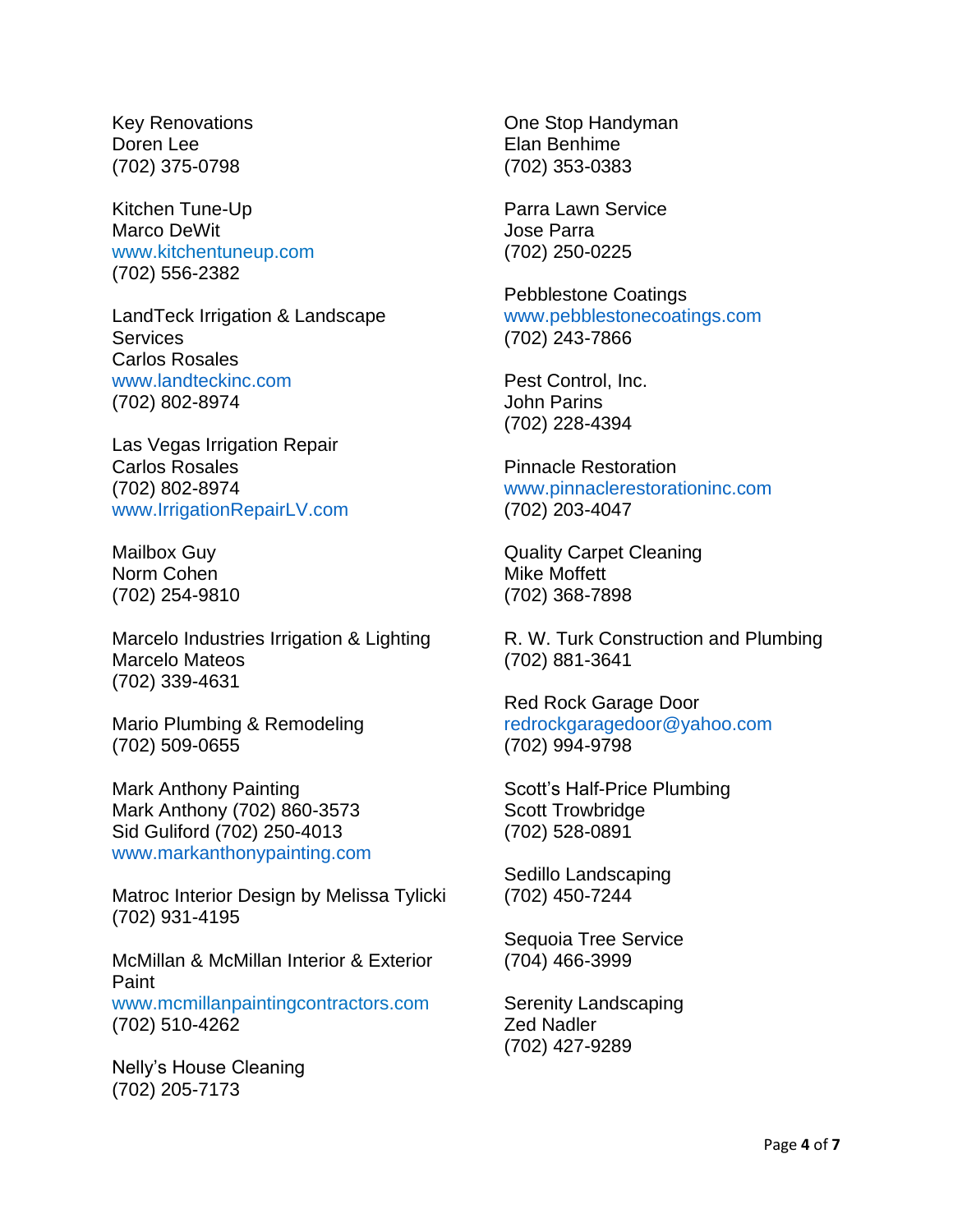Serv-All-Water (702) 737-1957 [www.servallwater.com](http://www.servallwater.com/)

Simply A/C, Heating & Plumbing (702) 600-3555

Sun City Summerlin Locksmith Cecil Turner (702) 685-8694

Superior Plumbing (702) 478-9643

Swift Garage LLC www.garagedoorrepairlasvegasnv5.com (702) 888-0085

Tony the Italian Handyman Antonio Carbonelli (702) 883-0475

Vegas View Window Cleaning & More (702) 965-2065

Wave Heating & Cooling (702) 881-4713

Woody's Junk Removal (702) 375-3120

Woody's Tree Service (702) 401-8285

Tom the Handyman Tom Morelli (702) 325-4318

Window World [www.windowworld.com](http://www.windowworld.com/) (702) 662-9399

#### Financial, Investment, Insurance, Legal and Tax Services:

Cassady Law Offices [www.CassadyLawOffices.com](http://www.cassadylawoffices.com/) (702) 650-4480

Chung Strategic Solutions David Chung www.ChungStrategicSolutions.com (702) 856-2313

Don Barsky CPA (702) 236-8205

Don Berman Medicare Insurance (702) 534-0501

D.R. Gelbman / Don Gelbman (702) 228-2568

Dumon Financial Group (702) 871-0777

Erickson CPA Ela Erickson CPA (702) 992-0803 www.ericksoncpa.net

Law Offices of Jacqueline Mary McQuigg & Associates [www.attorneylasvegas.com](http://www.attorneylasvegas.com/) (702) 925-8701

Longbridge Financial Cory Carstens 702-496-6506

Marcek Law Cliff Marcek (702) 366-7076

Mario Giannini State Farm Insurance Agent (702) 982-3300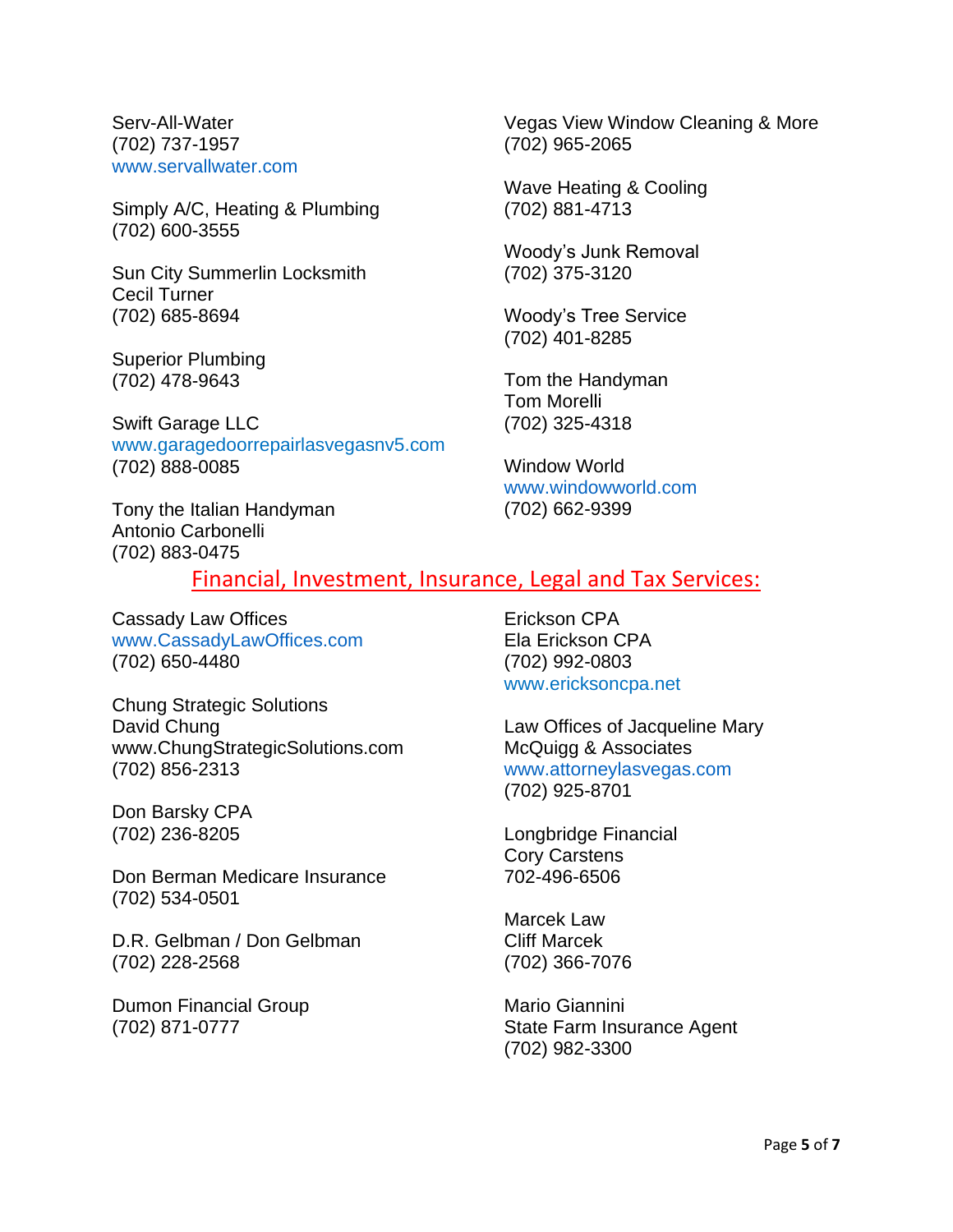NV Legal Docs / Trustmasters [www.trustmasters.com](http://www.trustmasters.com/) (702) 848-6881

Presley General Insurance Agency www.presleyga.com (800) 672-3403

Sean Tanko Limited www.seantankolaw.com (702) 463-8700

## Real Estate Agents:

Alex and Susan Greiner www.teamgreiner.com (702) 265-4322 or (702) 807-8102

Arlene Gawne, Dianne Romano Signature Real Estate Group (702) 672-0841 (702) 277-1313 or (702) 672-3413

Betty Gammon, Realtor Signature Real Estate Group (702) 493-8680

Constance Branch Signature Real Estate Group (702) 340-0513

Doss Realty Group Steve Doss (702) 612-1480 www.dossrealtylasvegas.com

Donohue Team www.donohueteam.com/suncity (702) 494-9105

Galindo Group Real Estate www.galindogrouprealestate.com (702) 820-4663

Home Realty Center www.homerealtycenter.com (702) 252-7400

Johnson/Egbert Team (775) 350-0192 / (702) 376-1966

Penny Ray [www.pennylray.com](http://www.pennylray.com/) (702)658-8153

Richard Love – Specialist Real Estate (702) 460-8384

Roth and Koch Realty Group Anna Roth (702) 277-2680 Anni Koch (702) 574-0619

TT Realty [www.ttrealty.homes](http://www.ttrealty.homes/) (702) 275-8150

The Laferriere Team (702) 285-3044 or (702) 210-5174